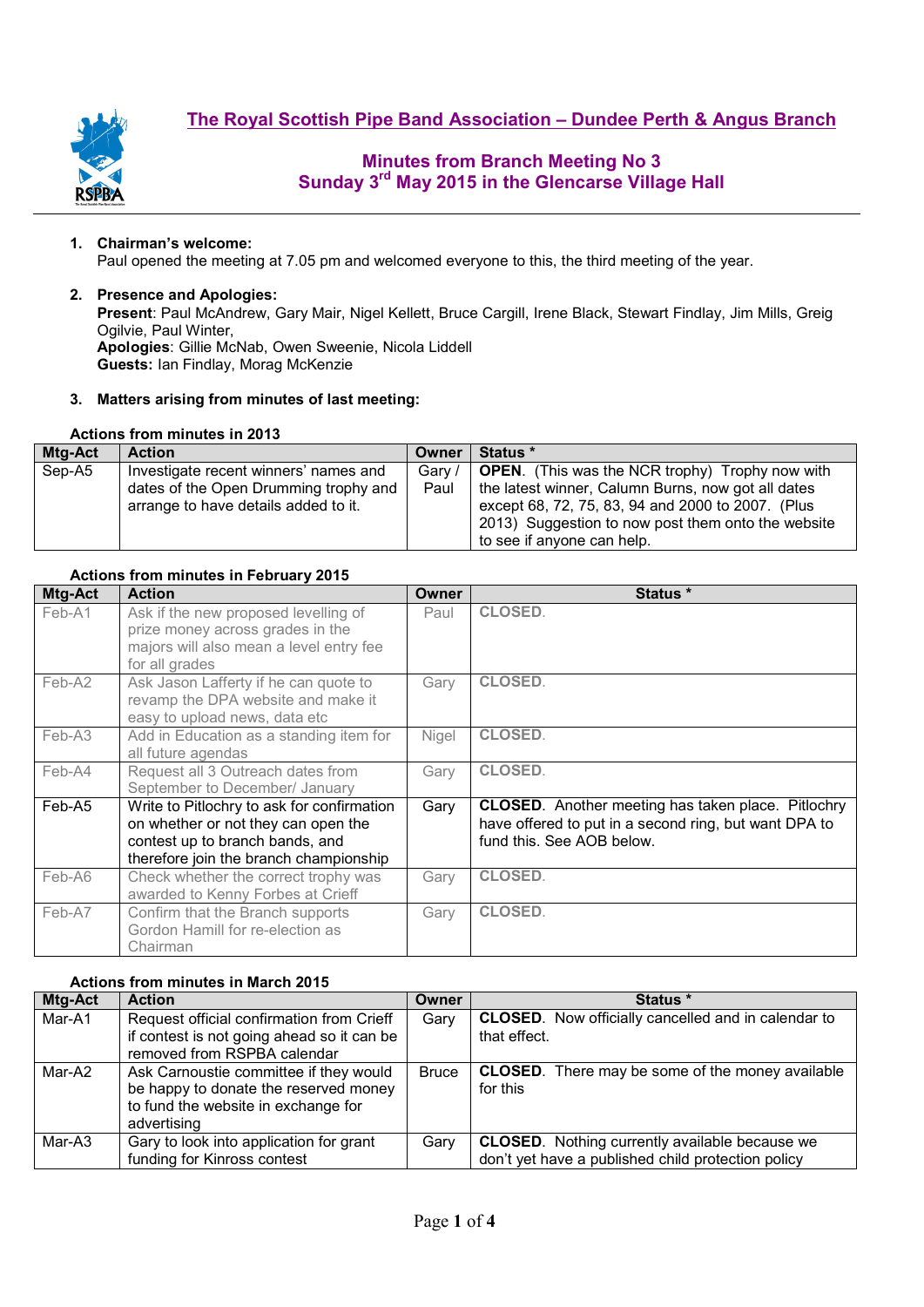**The Royal Scottish Pipe Band Association – Dundee Perth & Angus Branch**



**Minutes from Branch Meeting No 3 Sunday 3rd May 2015 in the Glencarse Village Hall** 

**Further matters arising:** 

- None
- **4. Approval of previous minutes Approved**: Stewart Findlay **Seconded**: Jim Mills

# **5. Correspondence:**

- Gary sent info out about the RSPBA summer school to all bands
- Paul believes all the Carnoustie winners from the solos intend to go
- Perth Games. A foreign competitor for DM's may not be able to arrive until after 1 pm, so looking at having a later start to DM's
- Concern received from Craigie High School re damage to a Smart Board and to a Printer between the last two competitions. No cost for the Smartboard, but there was damage to a printer. Agreed to give Craigie High School a cheque to cover the printer costs.
- Email received by Irene from the contact for this hall. Glencarse Games on Sunday  $23<sup>rd</sup>$  August. Would any bands be interested in playing and what would the cost be?

# **6. Treasurer's Report:**

• Irene presented the accounts, contained in a separate confidential document

# **7. Music Board Report:**

- Bruce reported that there have been no recent meetings:
	- One meeting since last committee meeting, discussing registrations
	- Re-vamp of transfer and new member forms, should start being used soon
	- Discussion on Education, Bruce will send out material
	- Also at a liaison meeting.
		- a) Consultative Adjudication trial. Particularly looking at large variation of placings between adjudicators.
		- b) Clamping down on higher to lower transfers
	- AGM. Would they put on a Leading Drummer or Pipe Major seminar/conference as part of the AGM day, to make it more worthwhile attending.
	- Novice Juvenile will be split into 2 grades from 2016. Would be good for adjudicators to provisionally categorize into A or B through the 2015 season
	- Proposal for World Solo Drumming that all branches allocate one space for the semi-final which should ensure a maximum of 23 for the semi-final. Criteria: Must be an open contest, must be the playing criteria for WSD, must have at least 20 players to play on the day

# **8. Director's Report:**

- Paul reported as follows from the last directors' meeting:
	- Ian Findlay present tonight, as Fife Branch bands have been re-allocated out with the Fife region. The branch is being left in place at present, with all funds going back to HQ to be held in abeyance pending a possible future reformation of the branch:
		- **a) Bowhill, DPA**
		- b) Burntislasand Lothian
		- **c) City of St Andrews DPA (4B and 3)**
		- d) Dunfermline L&B
		- **e) Kelty & Blairadam DPA**
		- f) Dysart L&B
		- g) Kirkcaldy both bands to L&B
		- **h) Lochgelly G2 and Lochgelly High School to DPA**
		- i) Methil L&B
		- **j) Peter Vardy Glenrothes & District 2010 DPA**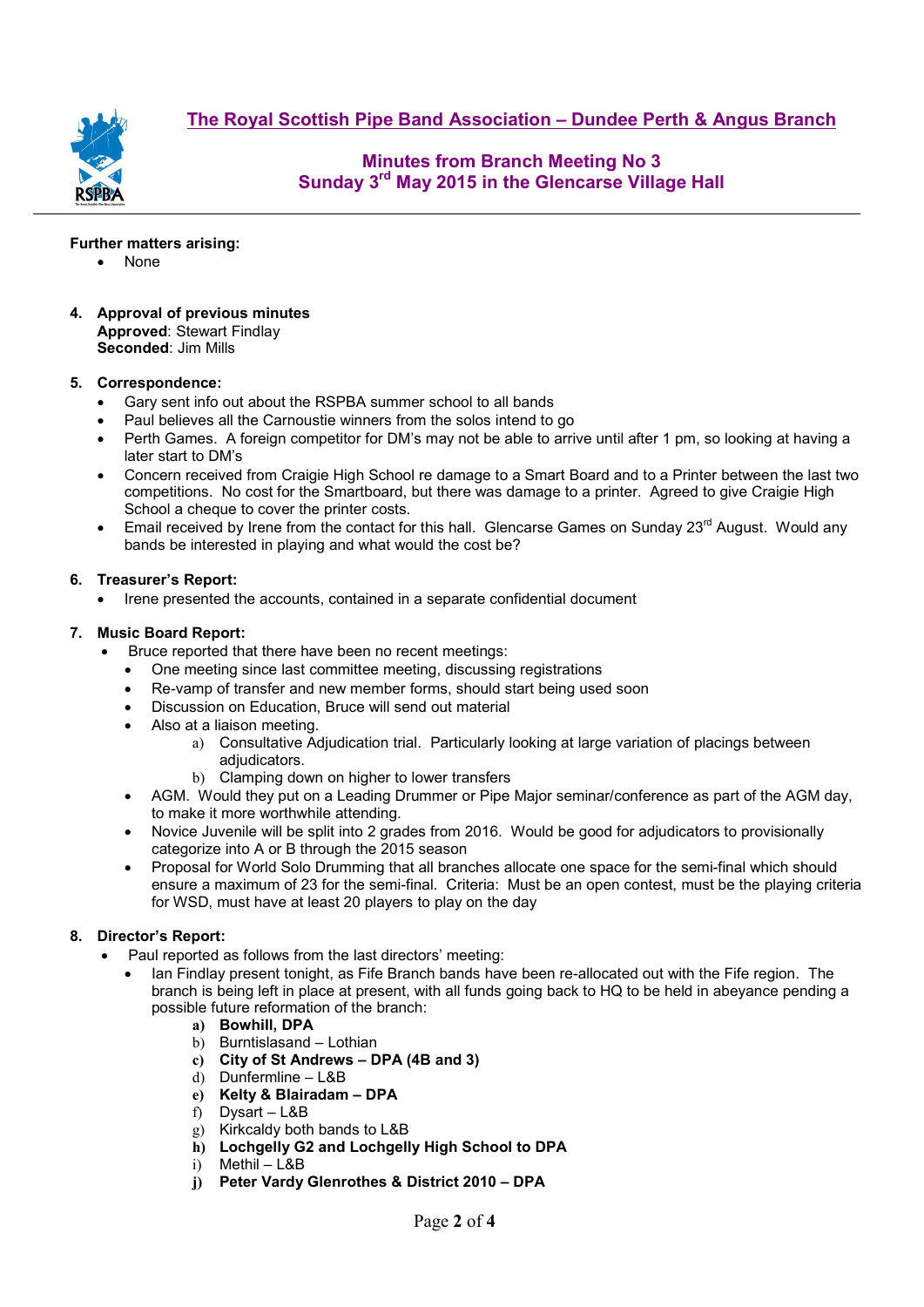

# **Minutes from Branch Meeting No 3 Sunday 3rd May 2015 in the Glencarse Village Hall**

- **k) Police Scotland Fife DPA**
- **l) RAF Pipes & Drums Central Scotland DPA**
- m) Inverkeithing L&B
- n) West Fife Schools L&B
- o) **Summary**: 9 bands gained in the Branch, so with our 17 that puts us over 24 bands so we will have a second director, Ian Findlay, who will stand provisionally until the AGM
- All new bands to be billed for branch levy of £40
- All new bands to be asked to submit details for Branch website
- Change for Drum Majors adjudicators at Majors. They currently don't know what they will be adjudicating on the day, M&D, Dress or Flourish. This will now change and they will be notified 2 weeks in advance of the required discipline.
- Worlds TV coverage question. The BBC pay a nominal fee (£2,500 last year). Marketing and Media had looked into doing it, but the cost of all the equipment was prohibitive.
- Child Protection Document. We finally have this and it has been forwarded on to Morag. Morag advised that as soon as this is in place the Branch should just be utilizing it. But even if the Branch has a policy, each band should have their own CP policy. Decided that the branch should adopt more or less this policy, and reserve the right to adopt new HQ policies as and when they evolve/appear.
- There was one issue of a higher to lower PM transfer who had been told he could not play until the transfer had been approved by the Board of Directors. Bruce will request clarity on this point
- Registration checks will be carried out at all Majors and some Minor contests. Gary to write to all bands to let them know they must have their band prints at Kinross, and that sanctions will be applied for registration discrepancies

# **9. Education (included as a standing item from this meeting forward)**

- Gary contacted Jim Campbell back in March for Outreach courses with multiple dates for the various sessions. Still waiting to hear back which dates work.
- Paul's role clarified that he will be assistant to Pat Whelan to take some of the load. (Still no clearer as to exactly what that will entail!)

# **10. Website Report:**

- New website under Jason Lafferty's design will go live from around 5 pm on Monday
	- Ian will send Gary details of Fife Bands joining the branch
- Any bands not yet sent details, please send them on to Nicola Liddell
- Jim to advise if he wants his details on the website
- We should be getting some refund from Namehog
- Twitter account @RSPBADPA has been created
- A Facebook page also exists (Stewart advised)
- Committee members who haven't done so also to send brief bio details to Nicola

# **11. AOCB:**

- **RSPBA Magazine:** Nothing yet, Craig Fyall not present
- Paul Brown is checking our constitution to ensure it is in order
- Cancelled contests: Crief, Melrose and Oban all cancelled
- Loch Leven contest. All seems to be in order. Grade 1 will be an open contest
- Pitlochry. No change
- Potential new contest at Dundee, towards end August, at the Michelin Club, which would be the final branch championship
- Should we consider a name change to the Branch?
- **Irene: Nothing**
- **Stewart: Nothing**
- **Greig**. Nothing
- **Bruce**. Nothing